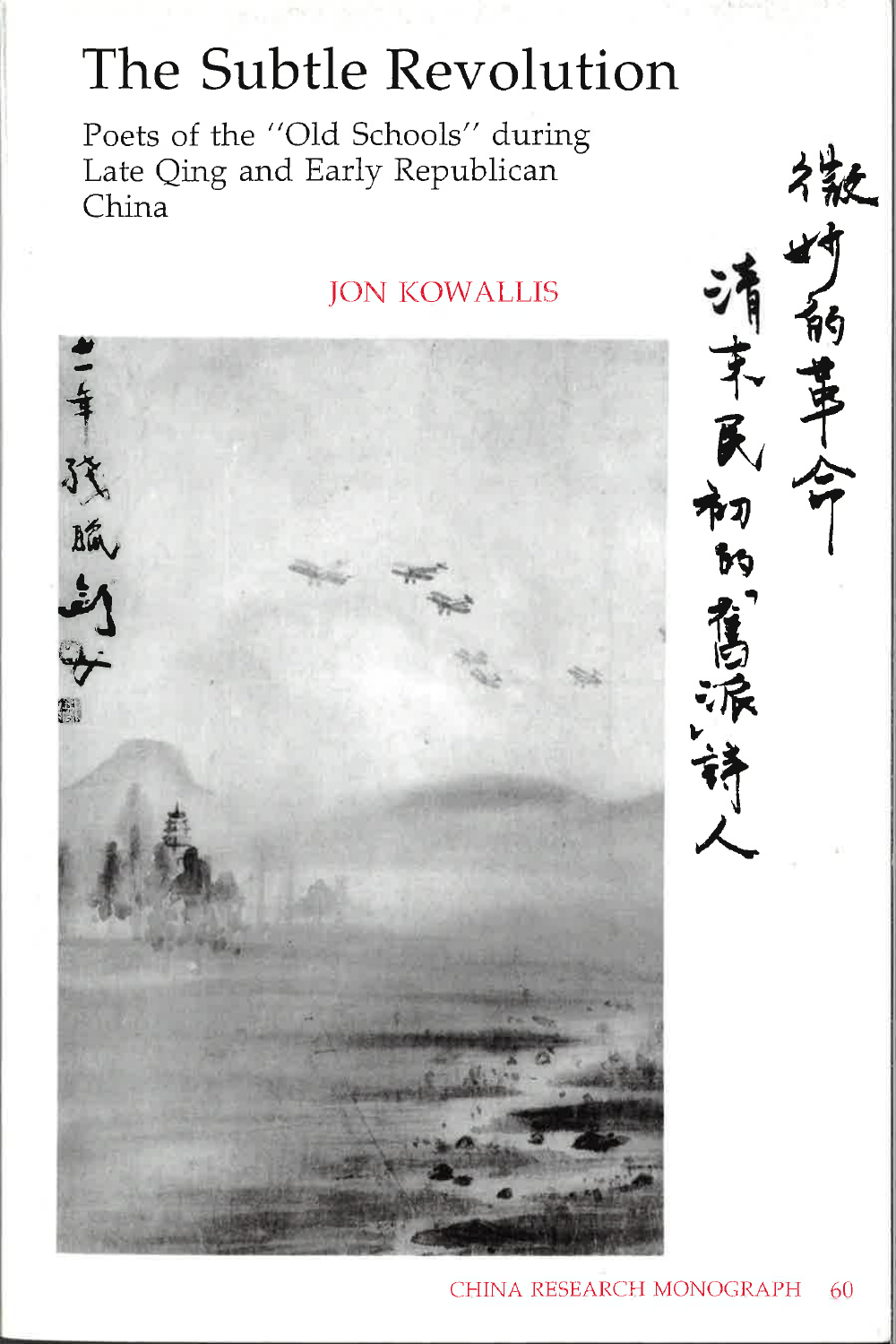CHINA RESEARCH MONOGRAPH



 $\mathcal{L}$  INSTITUTE OF EAST ASIAN STUDIES **EGO** INSTITUTE OF EAST ASIAN STUDIES<br>COUNIVERSITY OF CALIFORNIA • BERKELEY CENTER FOR CHINESE STUDIES

# The Subtle Revolution

Poets of the "Old Schools" during Late Qing and Early Republican China

JON EUGENE VON KOWALLIS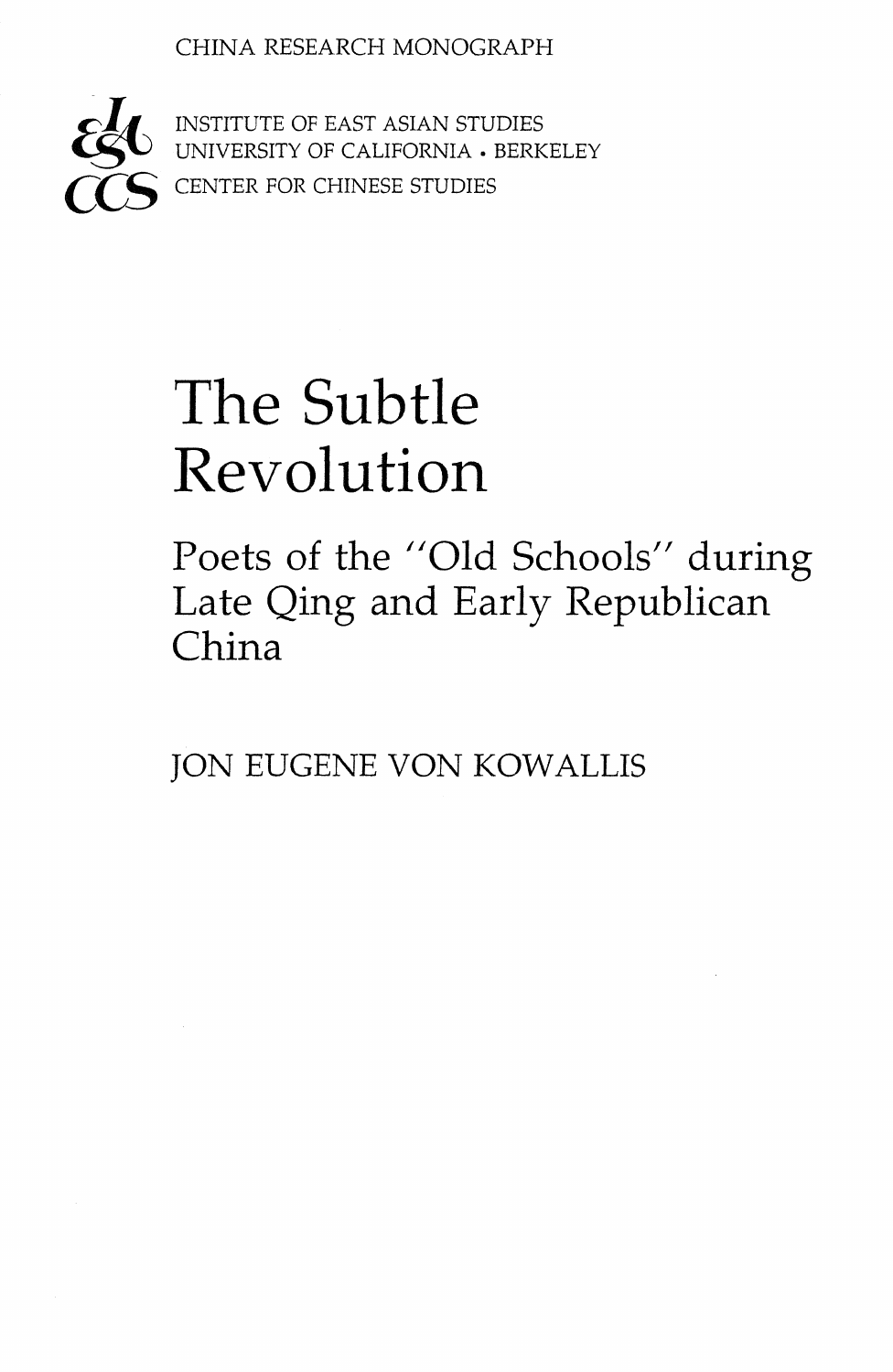A publication of the Institute of East Asian Studies, University of California, Berkeley. Although the Institute of East Asian Studies is responsible for the selection and acceptance of manuscripts in this series, responsibility for the opinions expressed and for the accuracy of statements rests with their authors.

Correspondence and manuscripts may be sent to Ms. Joanne Sandstrom, Managing Editor Institute of East Asian Studies University of California Berkeley, California 94720-2318 E-mail: easia@berkeley.edu

The China Research Monograph series is one of several publications series sponsored by the Institute of East Asian Studies in conjunction with its constituent units. The others include the Korea Research Monograph series, the Japan Research Monograph series, and the Research Papers and Policy Studies series. A list of recent publications appears at the back of the book.

#### **Library of** Congress **Cataloging-in-Publication Data**

Kowallis, Jon Eugene von.

The subtle revolution : poets of the "old schools" during late Qing and early Republican China / Jon Eugene von Kowallis.

p. cm.  $-$  (China research monograph ; 60)

Includes bibliographical references and index.

ISBN 1-55729-083-0 (alk. paper)

1. Chinese poetry—Qing dynasty, 1644-1912—History and criticism. 2. Poets, Chinese.

I. Title. II. China research monographs ; 60.

PL2327.K69 2005 895.1'14809-dc22

#### 2002192209

Copyright © 2006 by The Regents of the University of California. Printed in the United States of America. All rights reserved.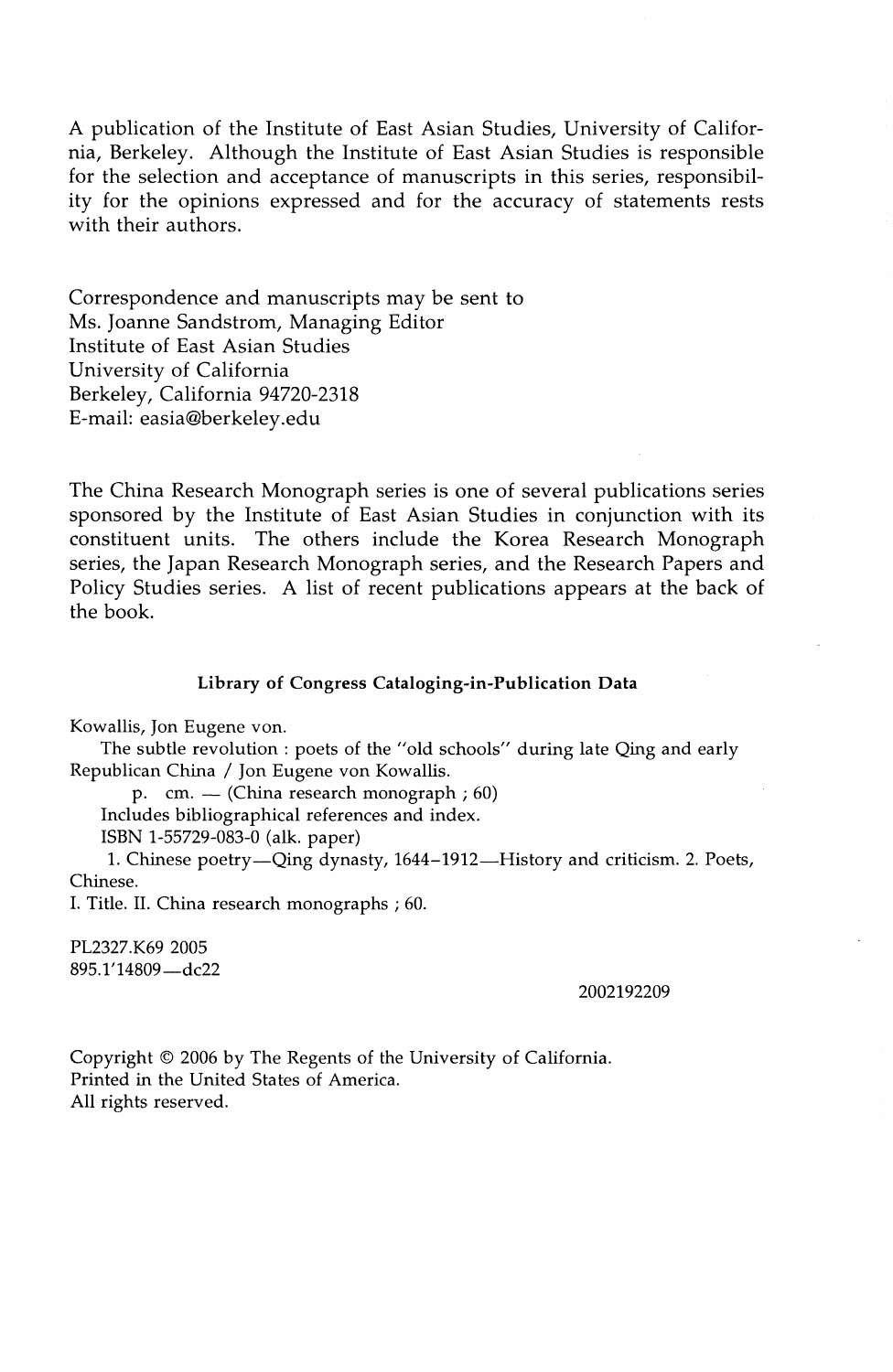# Contents

| 1. Wang Kaiyun, Deng Fulun, and the "Neo-Ancient" School 22 |  |
|-------------------------------------------------------------|--|
| 2. Fan Zengxiang and Yi Shunding: Late-Qing Allusionists71  |  |
| 3. Chen Yan, Chen Sanli, Zheng Xiaoxu, and the              |  |
|                                                             |  |
|                                                             |  |
|                                                             |  |
|                                                             |  |
|                                                             |  |
|                                                             |  |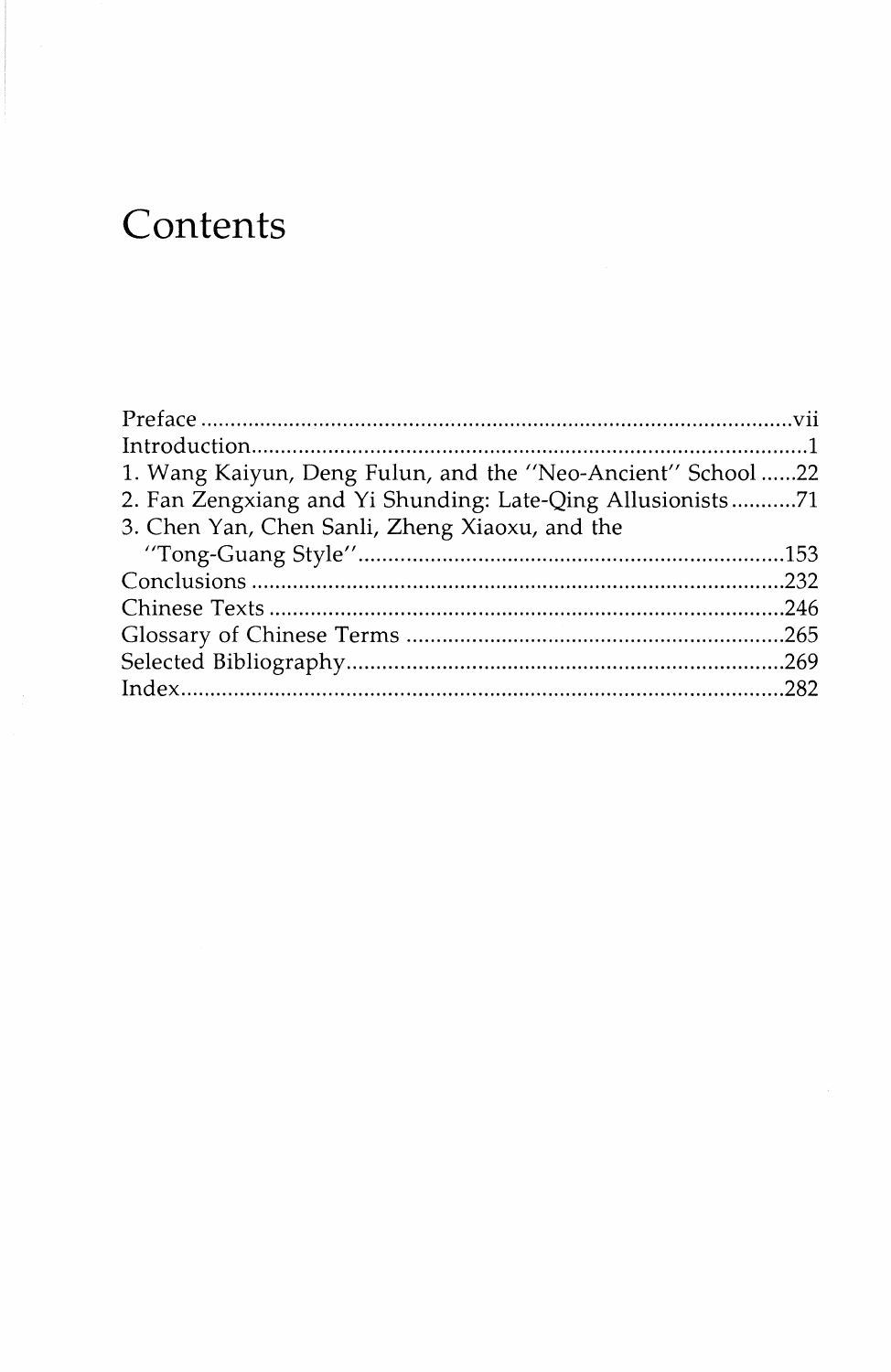### **Preface**

Conventional approaches tq Chinese literature have presented the late nineteenth century as an era in which the traditional literary forms, particularly classical-style poetry, ground to a halt, having petered out like the political fortunes of the "moribund" Qing dynasty. Only the infusion of new images from abroad and ultimately the language and ideas of the West, it has been held, served to propel Chinese poetry in the direction of the "modern." In this study I have attempted to question the objectivity of that view, arguing that poetry in the classical language could and did serve its writers and their intended readership as a vehicle to articulate a complex and sophisticated understanding of as well as reaction to the entry of modernity.

Focusing on representative figures from three different schools of poetry prominent in the years roughly between 1871 and 1914 (some arguably influential for much longer), I have seen Wang Kaiyun (1833-1916), Fan Zengxiang (1846-1931), Yi Shunding (1858-1920), Chen Yan (1856-1937), Chen Sanli (1852-1937) and Zheng Xiaoxu (1860-1938) as poets with an active relationship to their readers who addressed vital issues central to the maintenance and survival of a threatened culture in time-honored literary forms. Originally aimed at an elite audience, such verse is to be judged not according to twentieth-century standards of readability or imported notions of how poetic expression operates, but rather by the standards of Chinese critical reception at the time. When re-set in their proper historical and literary context, these poets emerge as the voice of a generation which straddled the chasm between the traditional Chinese world-order and the Darwinian state of affairs which carne upon the Third World by the mid-to-late nineteenth century.

For the most part neither political sloganeers nor aloof, disinterested aesthetes, these literary figures produced a body of poetry which articulated both the individual and the cultural dilemma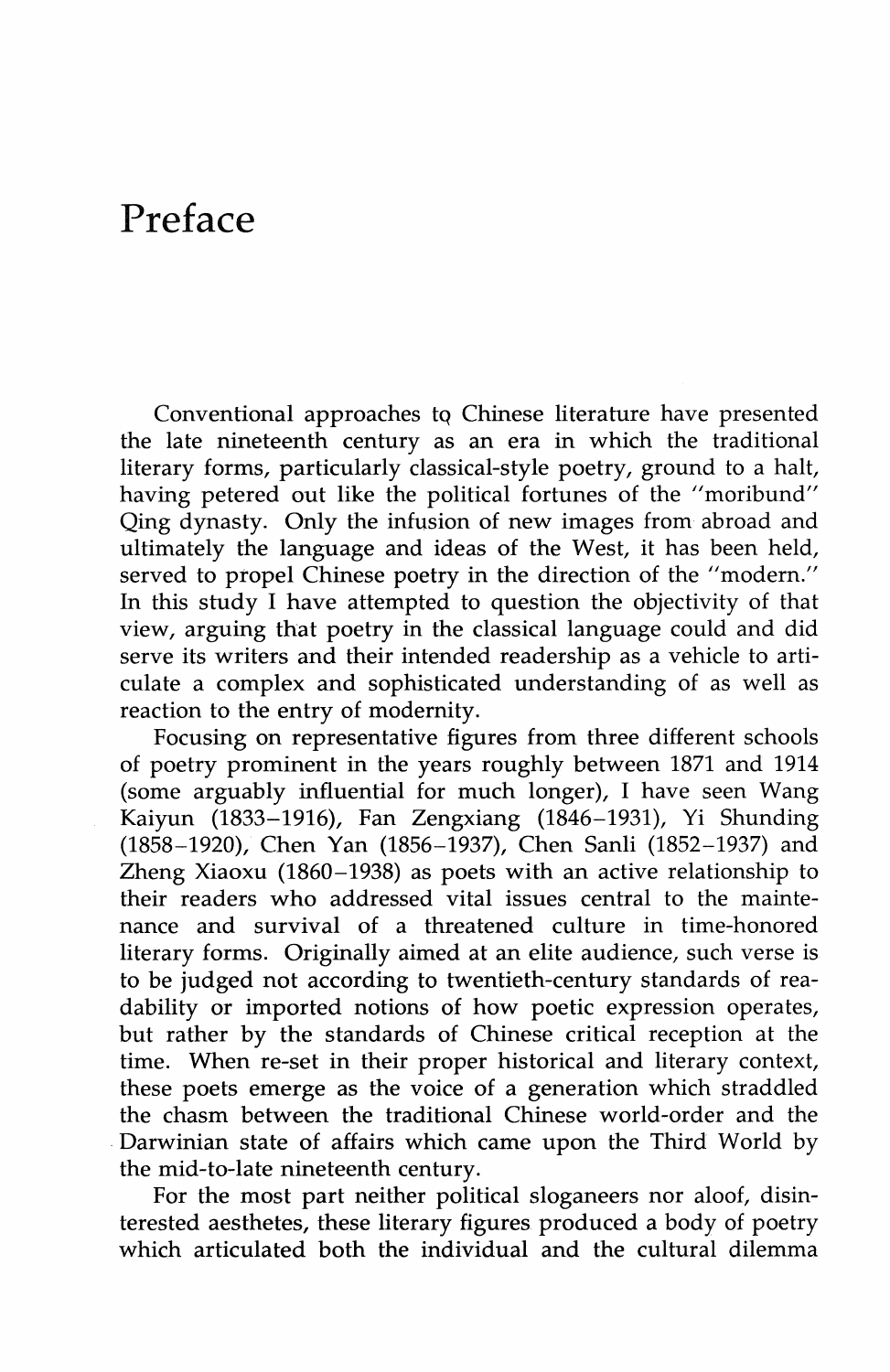they faced as citizens of a nation in the throes of a life-and-death struggle, not only against outside forces, but also against itself, and did so in a language which was capable of drawing on the vast resources of a remarkable literary tradition poised tragically on the brink of annihilation. Their success provides a lasting testimony to everything that is great within the Chinese tradition as well as the resilience of the human spirit amid even the most devastating of circumstances.

I would like to thank Professors Cyril Birch, C. T. Hsia, Samuel H-N. Cheung, Yeh Wen-hsin, Zhuang Qubing, Irving Lo, and Qian Zhonglian as well as Ma Mingtong, Lao Zhang, and my former colleagues at the Foreign Languages Press in Beijing and Charles University in Prague for their guidance and help with various portions of this manuscript. Thanks also to Qian Zhongshu, Leo Oufan Lee, David Holm, Mark Elvin, Wolfgang Kubin, Barbara Hendrischke, Hans Hendrischke, David Palumbo-Liu, Randy and Joanna Ho Trumbull, Marion Eggert, Adam Chau, and Chen Tong for their valued advice and encouragement.

Special thanks to Joanne Sandstrom, managing editor, and Susan Stone, sometime assistant editor at the Institute of East Asian Studies, University of California, Berkeley, as well as the CSCPRC, NEH, and ARC for their generous funding of my fieldwork in China and subsequent write-up of the material, both in the United States and in Australia. Needless to note, any errors in interpretation are my own.

With these things said, I would like to dedicate this study to my parents, my teachers and my friends, and especially to the memory of my father and three late friends, Marston Anderson, Helmut Martin, and Bohdana Wurflova.

> Love is all we have, the only way That each can help the other.

> > -Euripides, *Orestes*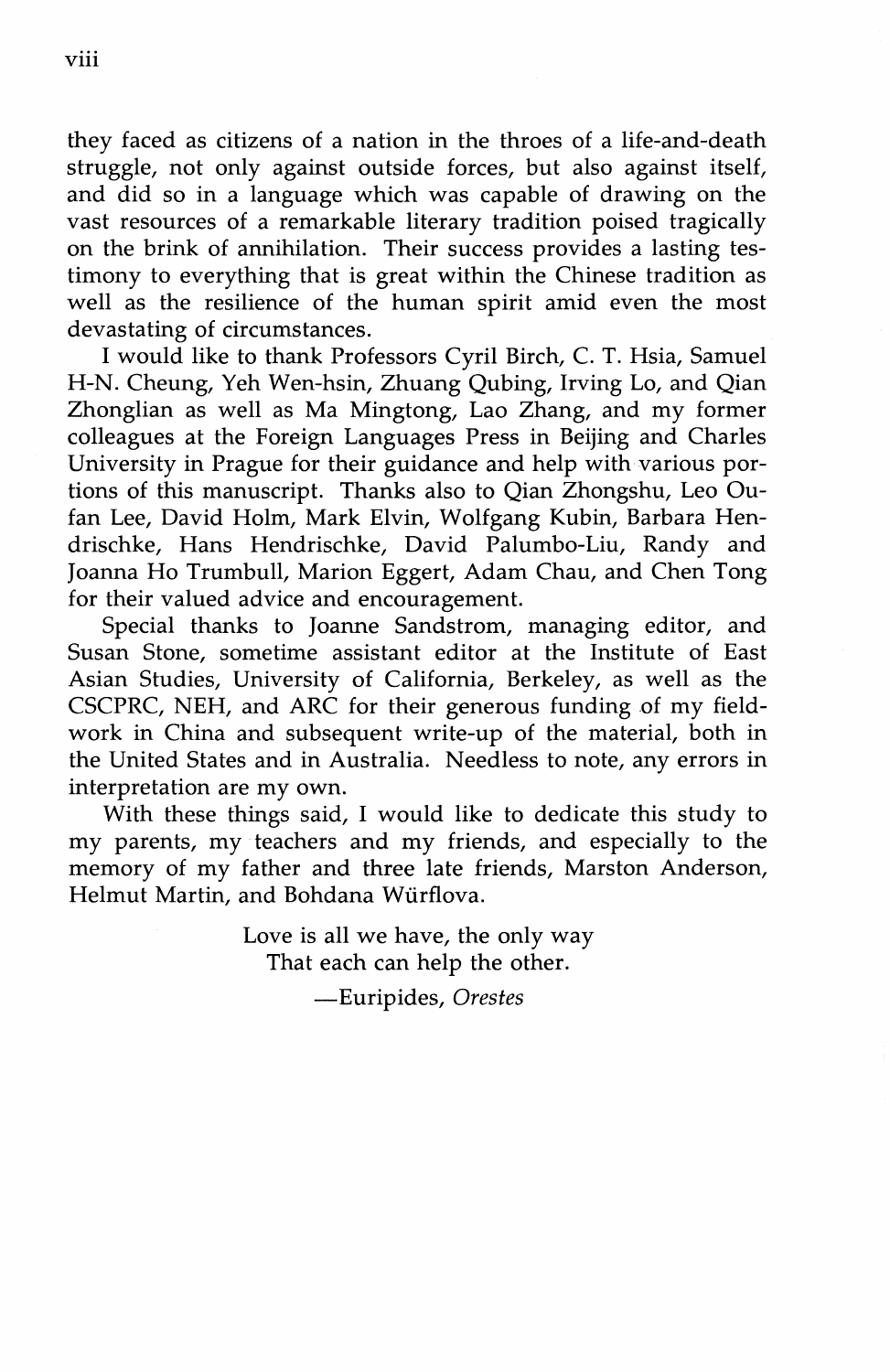### **Introduction**

The final decades of the nineteenth century witnessed the beginning of a cultural transformation in China, the scope and depth of which have been unprecedented in modern times. The last of the great non-Western powers to remain independent of and largely unaffected by the technology, culture, and ideologies of the West was, as the result of trading pressures and the military vulnerability of its coastal defenses, forcibly drawn into a Darwinian age of nationalistic competition for *Lebensraum,*  sovereignty, and colonies for which it had little taste and even less advantage. As Fairbank has described it,

The Chinese culture that came under stress from modern changes was the most distinctive, separate, and ancient, the most selfsufficient, balanced, and massive, of any culture known to history. China's intermittent revolution, fitfully gathering steam during the last hundred fifty years, is therefore by far the most deep-going and large-scale social change ever required by history.<sup>1</sup>

The implications of such a situation for the study of literature ought to be self-evident, particularly because the traditional literary genres underwent profound changes during this era and were, to some extent, eventually uprooted or at least displaced by their more "modern" counterparts. And indeed there has been no shortage of studies in the past of how this uprooting and displacement came about. Deterministic scholars, Western and Chinese alike, have vied to explain the historical factors that brought about the "inevitable" rejection of classical (read "native") forms and language and its substitution with "modern" texts based on the Western models and written in vernacular or spoken language. I am referring here and throughout this study primarily to what

<sup>1</sup> John King Fairbank, *China Watch* (Cambridge: Harvard University Press, 1987), pp. 22-23.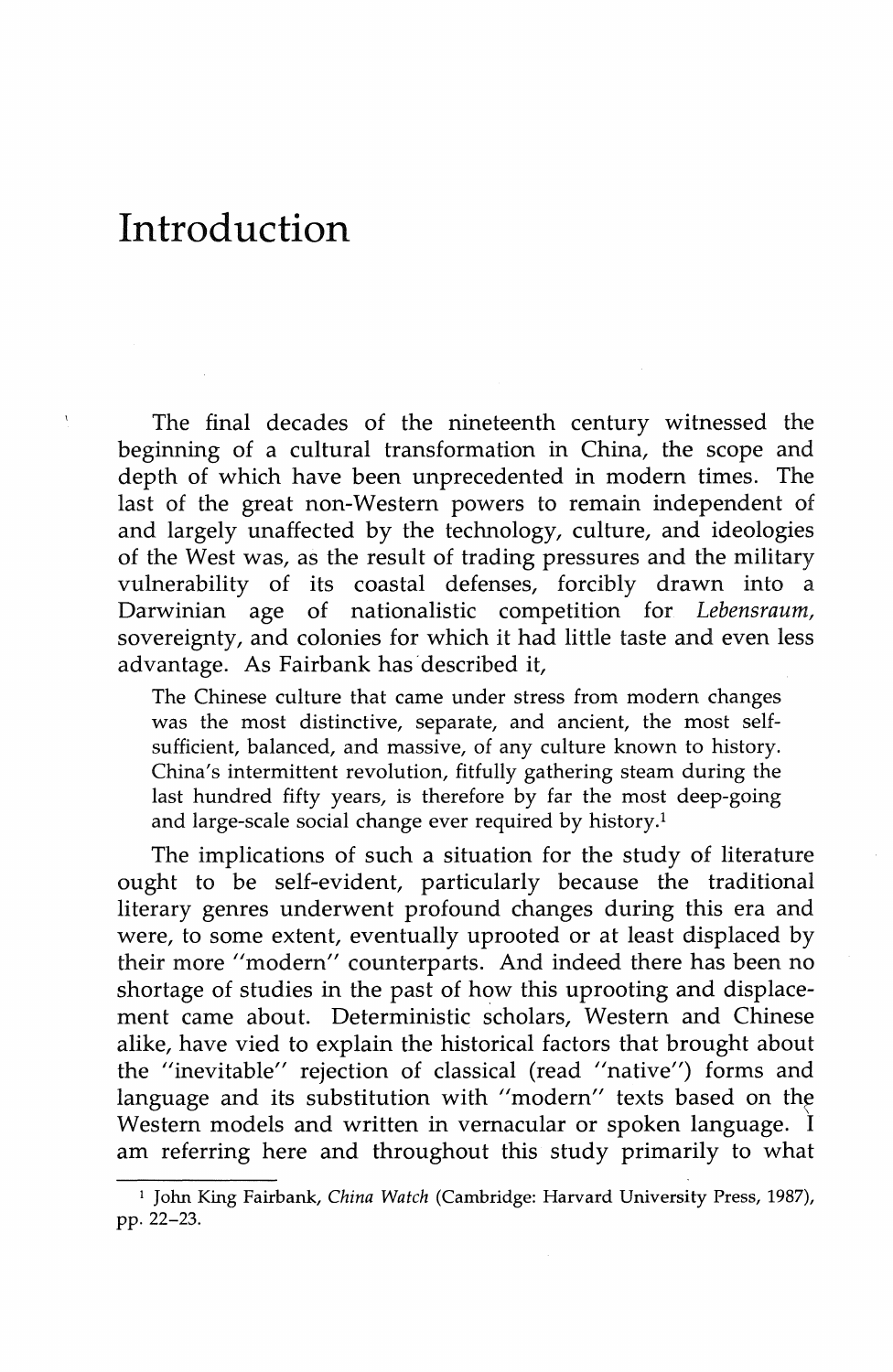happened with poetry, although the "evolution" of other genres followed a similar pattern.

This is not to imply that the many sincere and enlightened patriots who advocated, in their day, writing in a form more accessible to the broad masses of the Chinese people were the inadvertent dupes of Western cultural expansion (although they were undeniably under the influence of Western learning and notions of the historical "progression" of language and literature).2 Nor is it to suggest, as members of the *Xueheng* group3 once argued, that they were responsible for the debasement of an entire tradition in *lettres* that, once gone, could never be restored. Rather, I am simply putting forth an argument for the necessity of

<sup>2</sup> The whole problematic set up by the deterministic approach to literature with regard to China ought rightly be the subject of a study in and of itself. One major influence on Chinese scholars' orientation toward the "natural progression" of literatures was the Danish literary historian Georg Brandes (1842-1927), with his many accessible and in those days much-celebrated studies of romanticism and realism in the European tradition, as well as his numerous writings on Eastern Europe. Brandes saw himself as an opponent of romanticism and a champion of realism. His work greatly influenced the Japanese-language scholarship being read on literature by Chinese students in Japan at the turn of the century. It seems clear that both Lu Xun and Liang Qichao came at least partially under this influence. Compare the tone and. approach in Brandes' *Hovedstroemninger i det 19de Aarhundredes Litteratur* (Main currents in nineteenth-century literature) (6 vols., 1872-1890), with Lu Xun's 1907-1908 treatise Moluo shi li shuo (On the power of *Mara* or "satanic" poetry") in *Lu Xun quanji* (The complete works of Lu Xun) (16 vols.; Beijing: Renmin wenxue chubanshe, 1981), 1:63-100. Hereafter cited as *Lu Xun quanji.* 

<sup>3</sup> A coterie of conservative intellectuals active primarily during the 1920s, well educated for the most part in both the Western and Chinese intellectual traditions, this group founded in January 1922 a journal entitled *Xueheng* (the masthead bore the English version of the title *The Critical Review),* which continued publication until 1933, quite a lengthy life span for a Chinese periodical in those troubled times. Central figures were Mei Guangdi (1890-1945), Wu Mi (b. 1894), Hu Xiansu (b. 1894), and Liu Baiming. The *Xueheng* group provided the most important cohesive and organized intellectual opposition to the spokesmen for the May Fourth movement, such as Hu Shi (1891-1962), Chen Duxiu (1880-1939), and Lu Xun (1881-1936). Most of the major figures in *Xueheng* were Harvard-educated and influenced more by the Anglo-American response to cultural radicalism than by native Chinese intellectual currents. Central to their cause was the preservation of the "national heritage" (guocui-adopted into Chinese from the Meiji neologism *kokusui* or "national essence"). As Richard Barry Rosen has summarized, "The 'national heritage' of China, as defined by these conservatives in the early 1920s, was the *cultural legacy as constituted in her enormous history of traditional literature"* (emphasis mine). See Rosen, "The National Heritage Opposition to the New Culture and Literary Movements of China in the 1920s" (Ph.D. diss., University of California, Berkeley, 1969), pp. iii, 127.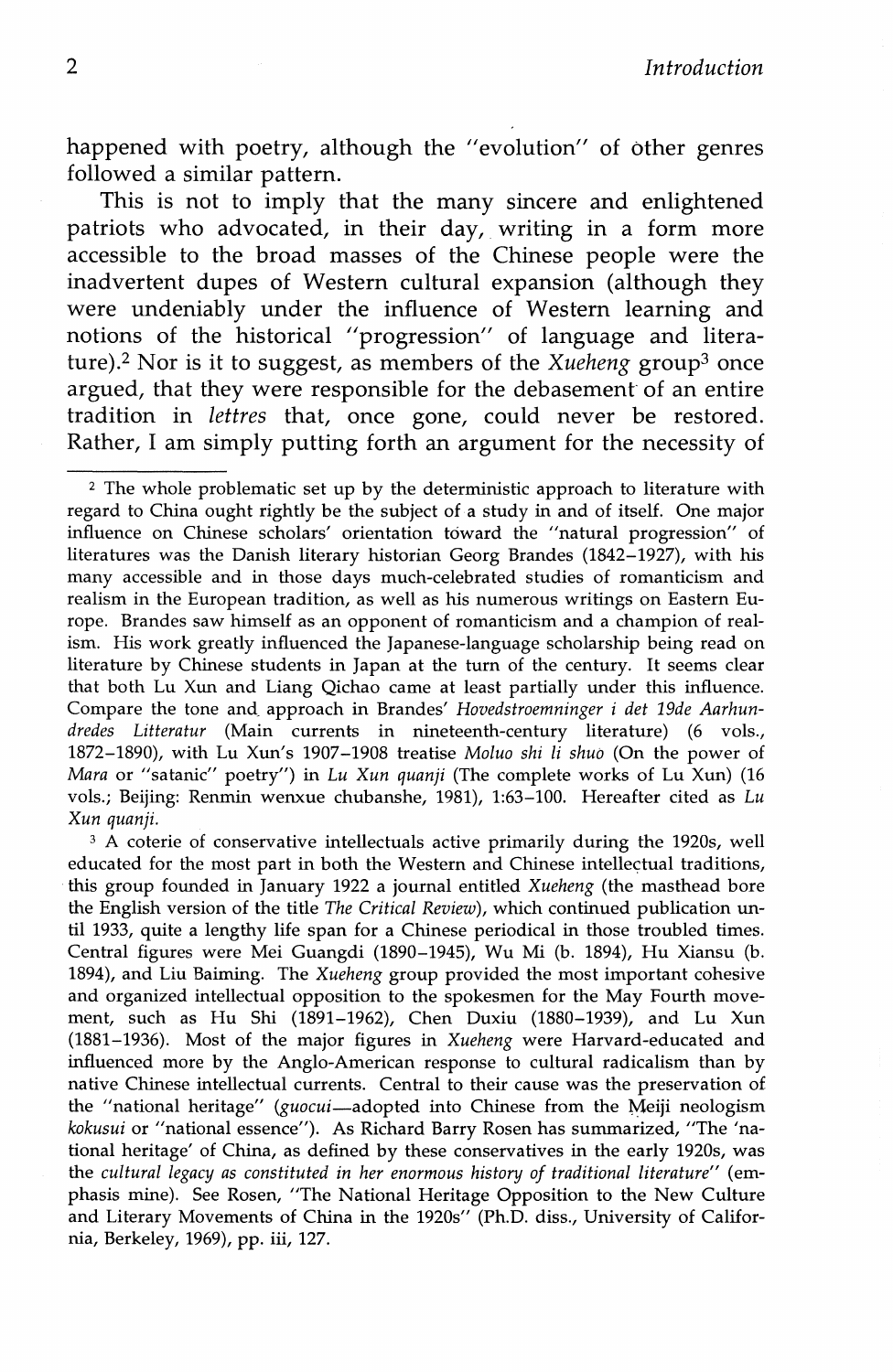#### CHAPTER ONE

# Wang Kaiyun, Deng Fulun, and the "Neo-Ancient" School

During the period between the late Daoguang reign era and the early Xianfeng reign era (i.e., the years around 1850), the poetry of mid-Qing masters such as Yuan Mei *(zi* Zicai, *hao* Jianzhai, alt. Suiyuan Laoren; 1716-1798), Zhao Yi *(zi* Yunsong, *hao* Oubei; 1727-1814), and Shu Wei *(zi* Liren, *hao* Tieyun; 1765-1816) still held sway in terms of popularity and influence.<sup>1</sup> Theirs has been typified as an individually oriented and creative, though disinterested, poetry geared primarily toward the entertainment of its writers and the diversion of its gentry readership. It was against such a literary backdrop and after China's defeat in the Opium War that Wang Kaiyun together with Deng Fulun and Deng Yi, two brothers from Wugang; Long Rulin from You *xian* (county); and Li Shourong from Changsha formed the Orchid Grove Poetry Society (Lanlin shishe) in 1851. These "Five Talents of Hunan" eventually began to work toward a revival of both "recent" and ancient-style verse as a vehicle for serious poetic comment. In Jiangxi, where the influence of rival schools was particularly strong, Gao Xinkui from Hukou, Fan Yuanheng from Dehua, and Xu Zhenyi from Fengxin are said to have "responded to the poetic impetus" of the Lanlin shishe.<sup>2</sup>

In his youth Wang Kaiyun had studied the *Lisao* and developed a strong admiration for the poems of the Han, Wei, and Six Dynasties. He regarded the movement for a return to ancient

<sup>1</sup> Kurata Sadayoshi places Wu Songliang (the author of *Xiangsushanguan* shiji, pub. 1843) in the position of Zhao Yi and Shu Wei in his assessment of Wang Kaiyun's predecessors. But Wu was, in fact, a less prominent figure at the time. Cf. Kurata, p. 207.

<sup>2</sup> Ibid., p. 207. Qian Jibo (1986), p. 39, gives the name as Lanling cishe (Orchid Hill Lyric Society).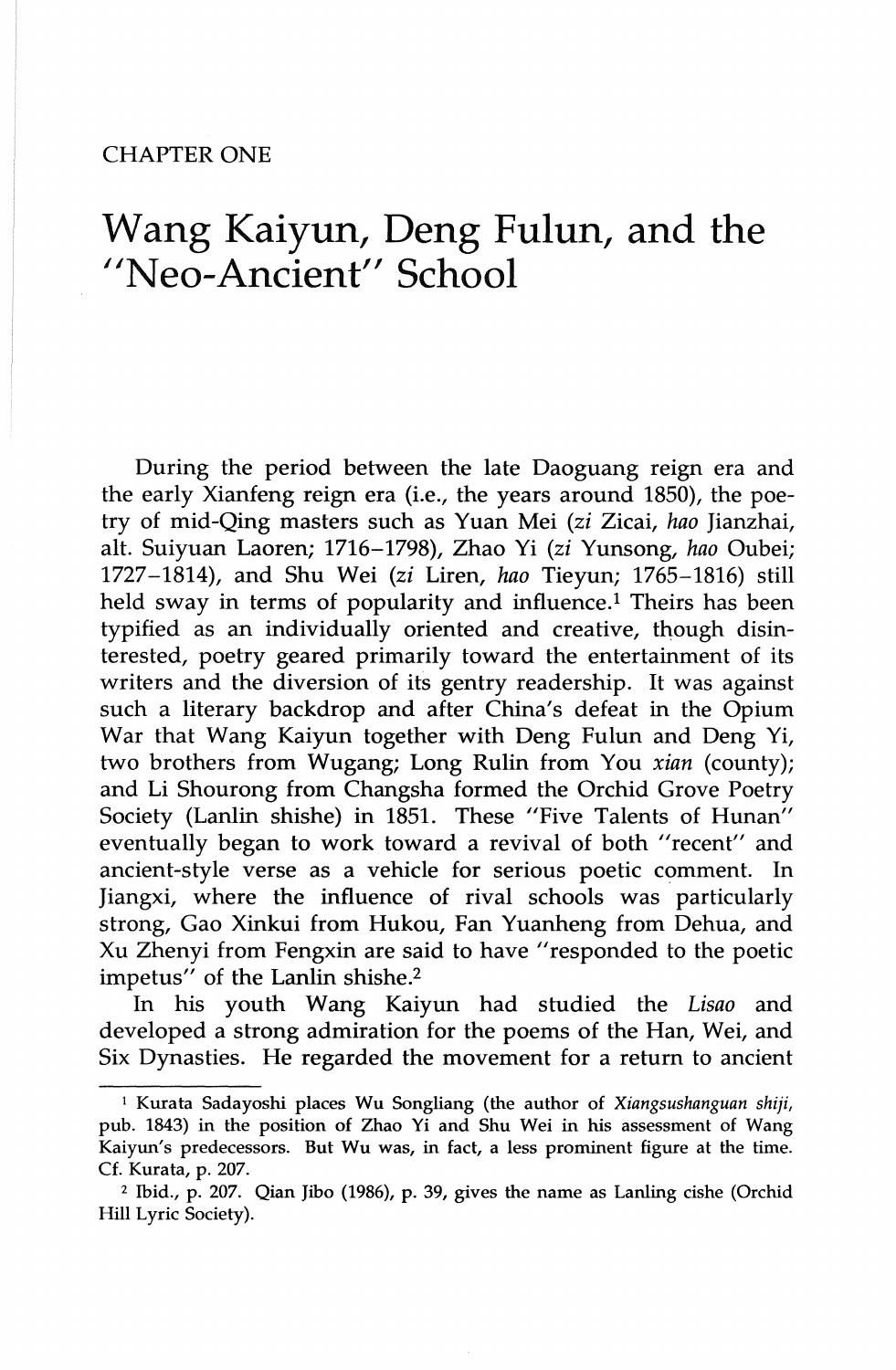### CHAPTER TWO

# Fan Zengxiang and Yi Shunding: Late-Qing Allusionists

The whole problematic set up by the question of "formalism" in the poetry of the late Qing is one that should, theoretically at least, come to a head in the evaluation of such poets as Fan Zengxiang (1846-1931) and Yi Shunding (1858-1920), representatives of a school generally but rather imprecisely known as the *Zhang-wan Tang shi pai* or "poets in the mid- and late-Tang tradition," most commonly thought of as the embodiment of florid verse, widespread allusion and, more often than not, of degenerate, irrelevant, and insipid content.<sup>1</sup> But through an examination of their views on poetry, their works, and the authentic reception they were accorded at the time, I shall focus on this "formalism" and inquire whether it did present a serious obstacle to dealing with the modern situation in literature in a meaningful way.

Chinese literary critics in the past have, almost invariably, treated Fan Zengxiang and Yi Shunding together because of their stylistic affinities and personal acquaintance, the standing they held in the literary world of their day, and their influence on contemporaries.2 In this sense, Chen Yan underscores the positive

 $<sup>1</sup>$  Liu Yazi has an oft-quoted line of denunciation: "The licentious cries of Fan</sup> and Yi throw the notes of orthodox poetry out of cadence." See his *Lun shi liu jueju*  (Six quatrains on poetry) in Hu Pu'an, comp., *Nanshe congxuan* (Selected poems of the Southern Society) (Shanghai: Zhongguo wenhua fuwu she, 1936), 4:597. Strange to see the "revolutionary" Liu Yazi as a self-appointed watchdog of "orthodox" poetry. Wu Mi writes off Fan Zengxiang's poems as "singing for the most part of wine, women, actors, and actresses" and continues, "I therefore find little worth adopting from them" although he later concedes that there is considerable value in Fan's *Caiyun qu* as "a model for the infusion of new material into old forms." See *Wu Mi shiji* (Collected poems of Wu Mi) (Shanghai: Zhonghua shuju, 1935), final *juan,* p. 75.

<sup>2</sup> A number of their poems were "written in response" *(he)* to one another's verse.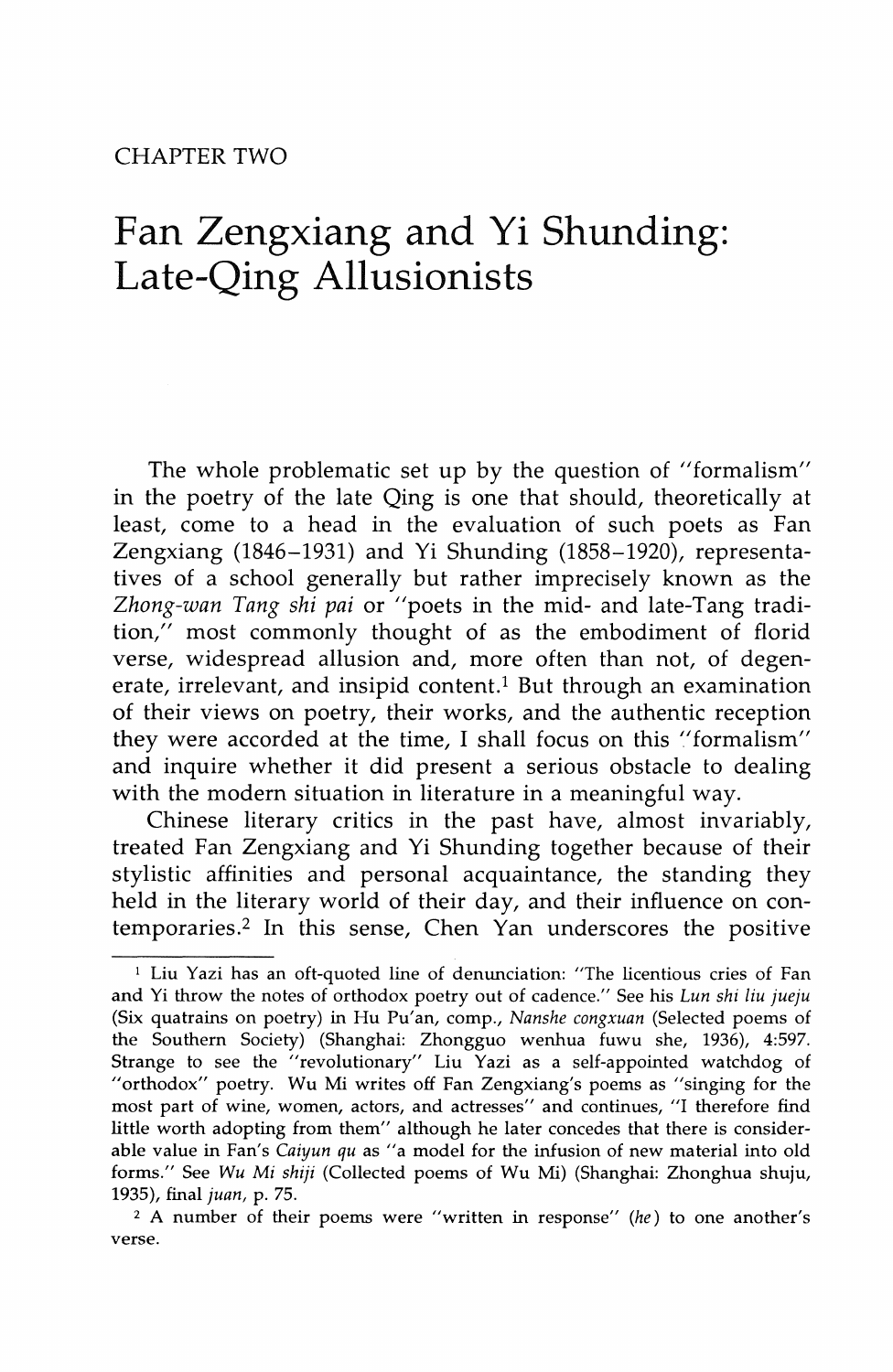# **Chen Yan, Chen Sanli, Zheng Xiaoxu, and the "Tong-Guang Style"**

The figures discussed in this chapter are considered by many authorities to have exerted "the strongest literary influence within the field of orthodox poetry"l during the years of the late Qing and early Republic. In other words, it has been suggested that they, more than any other group, ought to be perceived as the real center of gravity within the realm of classical poetry during the period on which we are now focused. My purposes in this inquiry are not to attempt to refute these claims but rather to examine the poetic activities of this school within the broader literary context in which it existed.

To begin with, the term "Tong-Guang style" (Tong-Guang ti ), like the generalized concept of a "Song school of poetry" or "Song revivalist school" (Song shipai) existing in the late Qing has always been at least somewhat misleading. Ostensibly, the name "Tong-Guang" is designed to inform the reader that such a group of poets flourished during the Tongzhi (1862-1874) and Guangxu

<sup>1</sup> The unlikely source of this statement is the Great Leap Forward-era compilation by the Department of Chinese at Peking University under the title *Zhongguo wenxue shi* (History of Chinese literature), 5 vols. (Beijing: Renmin wenxue chubanshe, 1959), 4:276. Kurata Sadayoshi seems to agree, beginning his study with the "Song school" in the lead position. Much of what Qian Jibo wrote in the 1930s also confirms this assessment: see his *Xiandai Zhongguo wenxue shi* (History of modern Chinese literature) (reprint, Changsha: Yue-Lu shushe, 1986), pp. 235-275, esp. p. 236, 264, 268, where he adopts Chen Yan's views verbatim as his own. More recently Andrew Hsieh, in his entry for the "T'ung-Kuang T'i" in the *Indiana Companion to Traditional Chinese Literature* (Bloomington: Indiana University Press, 1986), qualifies this, saying that these poets "represented one of the dominating forces in Chinese poetry for at least three decades before the emergence of modern vernacular poetry in the 1920s" (p. 840). Also see the dissertation by Rhew Hyong Gyu, "Ch'en Yen (1856-1937) and the Theory of T'ung-Kuang Style Poetry" (Princeton University, 1993).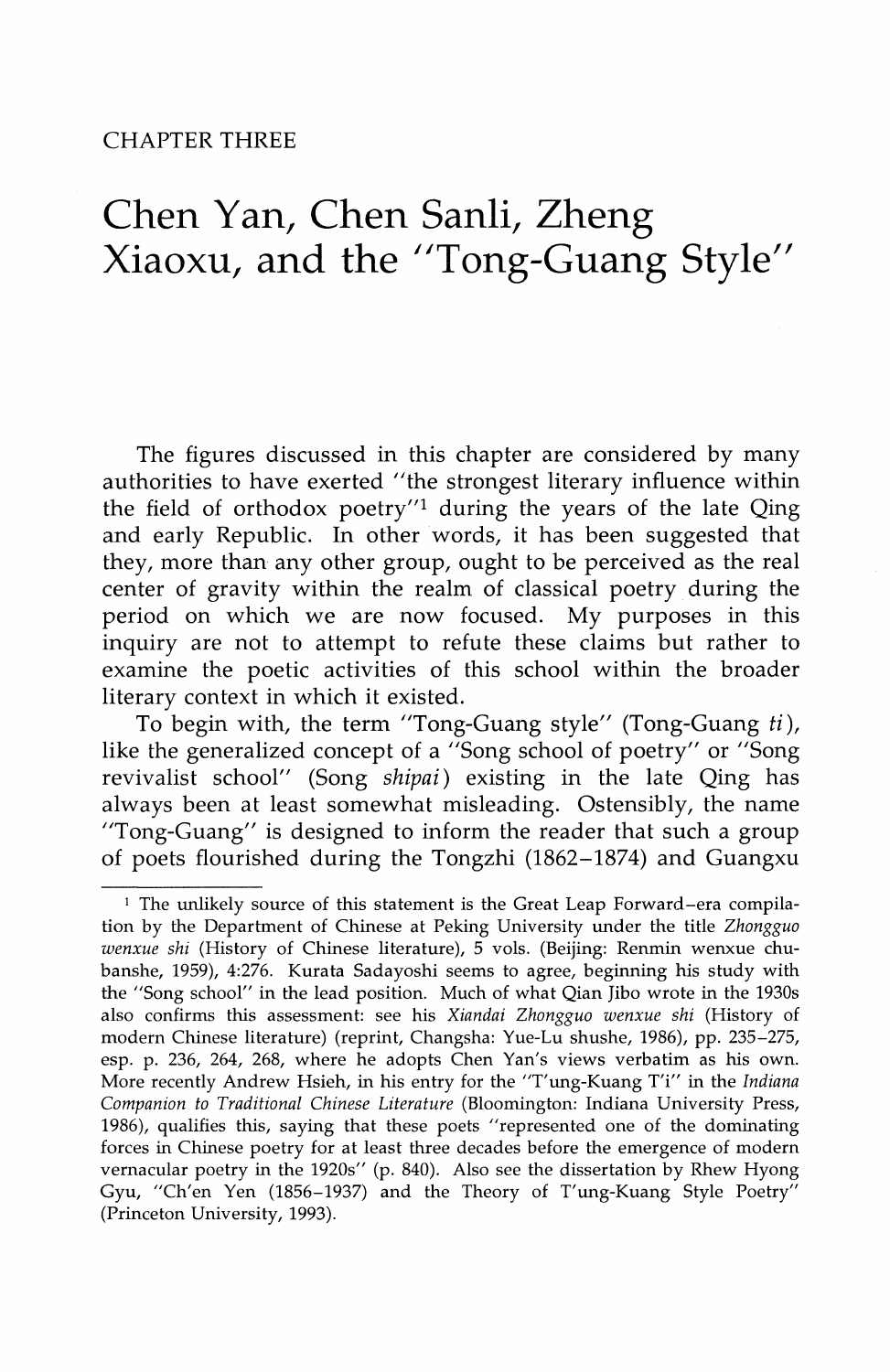# **Conclusions**

Literary historians on mainland China have divided modern Chinese literature into three basic periods: the *jindai* or "recent [historical] period" (1840–1919), which begins with the First Opium War (1839-1841) and ends with the May Fourth Movement of 1919; the *xiandai* or "modern period" (1919-1949), beginning with or slightly before the May Fourth and running up until the Communist military victory in the civil war against the Nationalists in 1949; and the literature of the *dangdai* or "contemporary period" (1949-present).

Western scholars, as well as their colleagues on Taiwan and in Hong Kong, have tended to view traditional Chinese literature as petering to a halt sometime in the early twentieth century and being finished off at the end of its internal "decline" by the iconoclastic May Fourth Movement, which marked the beginning of the "modern" period. One obvious problem with both these schemata, aside from the heavy element of coincidence, is that they focus on surface political events, ignoring the more subtle literary developments which were already in progress before (and after) the cut-off dates. Recently Western scholars such as the Czech scholar Milena Doleželová-Velingerová, the American Theodore Huters, David Der-wei Wang from Taiwan, and others have begun to reexamine the late Qing novel and have found it to be less "traditional" than had been previously concluded. With this inquiry I have proposed that much the same may be true for poetry in the traditional styles over roughly the same period, and perhaps even earlier. The renewed interest of Chinese scholars such as Qian Zhonglian, Huang Lin, Ma Yazhong, and Wang Xingkang in poetry of this period tends, in itself, to confirm this hypothesis, although they stop short, possibly for political or historical reasons, of confirming these conclusions. Nevertheless, as Stephen Owen has observed:

When we read a Ch'ing poet writing of Ch'ang-an in certain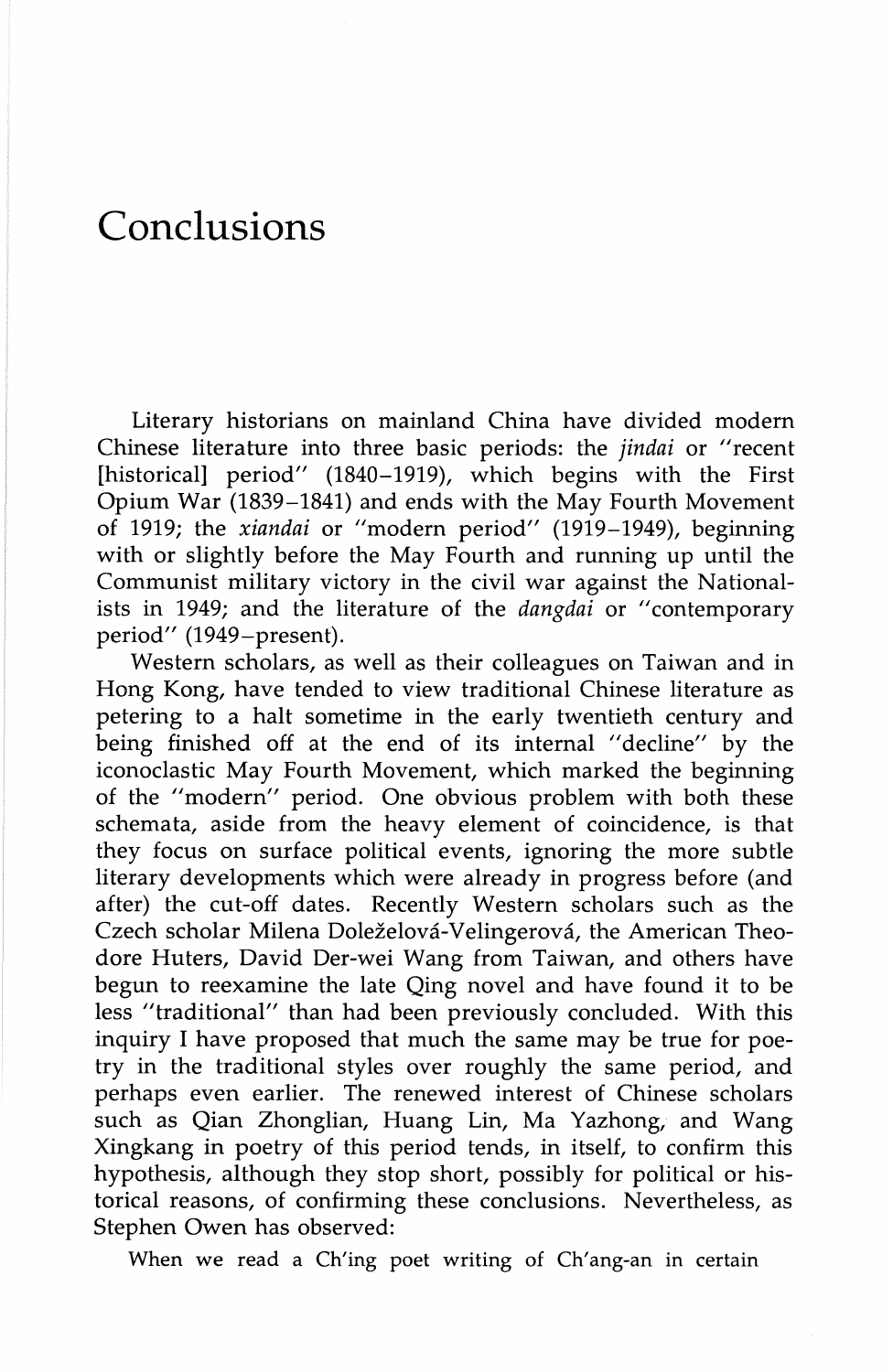### **Chinese Texts**

### 鄧輔綸

聽雨軒坐秋

文簟泛清光、柔颸引玉塘。陰連荷氣潤、夢墜葉聲涼。 晚照多為影,閑庭過一香。芙蕖今自可,憐爾閱秋霜。

### 干闥渾

發祁門雜詩二十二首寄曾總督國藩兼呈同行諸君子

其 三

群盜縱橫日、長沙子弟兵。但能通大義、不廢用書生。 地盡耕耘力、人驚壁壘精。後來司馬法、應見寓農情。

其 十

慟哭勤王詔、其如社稷何。至今憂國少、真悔養官多。 四海空傳檄, 書生豈荷戈。蕭蕭易水上, 立馬望山河。

其 十五

寂寂重陽菊、飄飄異國蓬。孤吟人事外、殘夢水聲中。 書卷千年在,親知四海空。莫嫌村酒濁,醒醉與君同。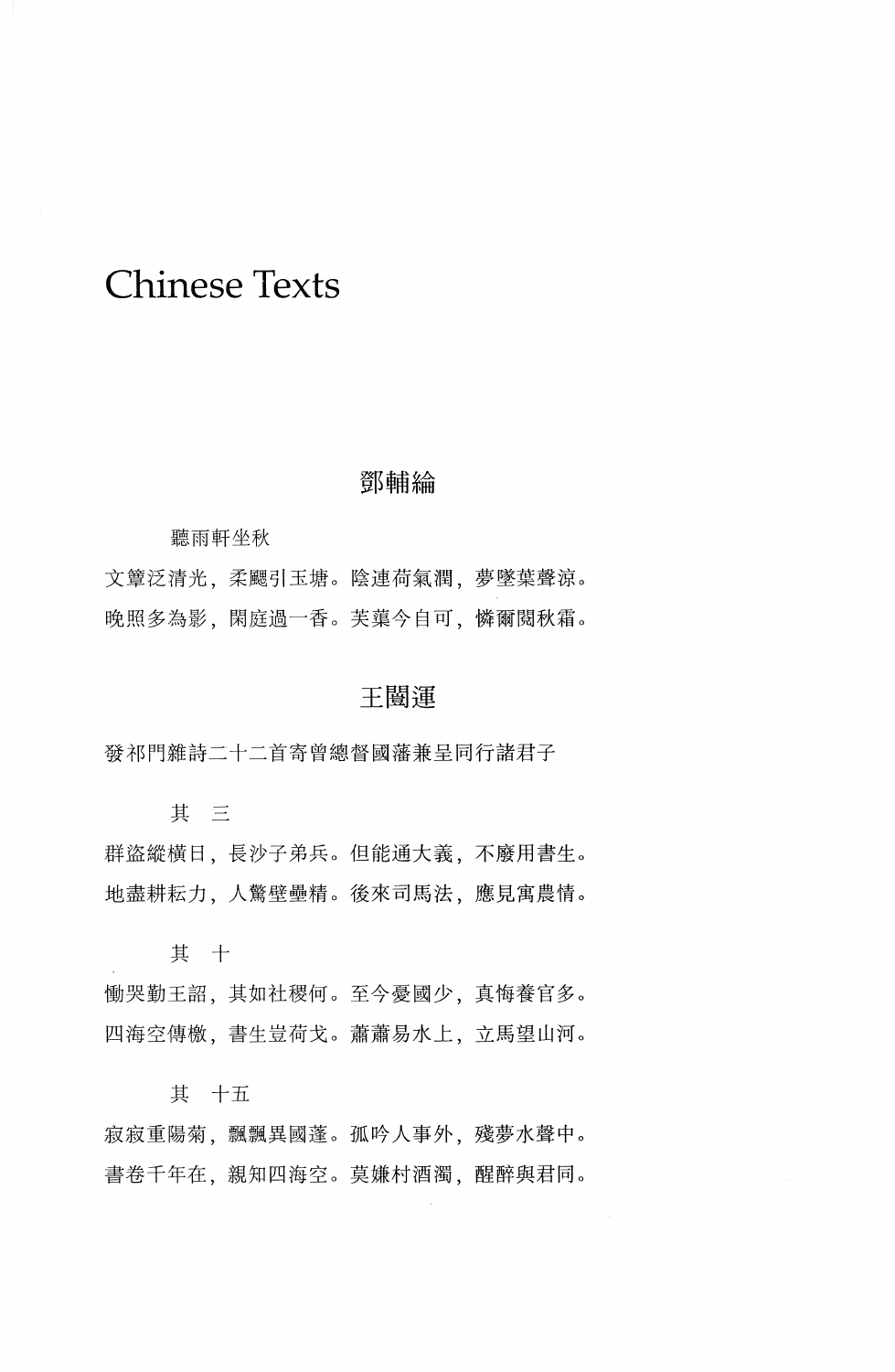# **Glossary of Chinese Terms**

Ai lian shuo 愛蓮說 ao ti 拗體 aoiu 拗句 baihua 白話 Baixiangting shiji 白香亭詩集 bianhua 變化 boli 博麗 bu zhuan yun 不轉韻 bu zhuan zong sheng Tang zhe 不專 宗盛唐者 bu shang sheng 不尚聲 bu de zhi 不得志 bu ke yi shi 不可一世 buzhengshi 布政使 buzhengsi 布政司 Caiyun qu 彩雲曲 caizi 才子 Canglang shihua 滄浪詩話 *changyuan* 暢遠  $chao$  超 chaya 槎牙 chengyu 成語 沉郁幽憤 chenyu youfen Chou'an hui 籌安會 *chu yi* 初意 Chu ci 楚詞 ci 詞 dangdai 當代 diao xin 調新

die yun - 疊韻 du panghuang 獨彷徨 duizhang 對仗 爾  $er$ fei Yishan suo neng 非遺山所能 *Feng* 風 feng yu 諷諭 fengchen 逢辰 fengdu 風度 fengqing wanran 風情宛然 fengya 風雅 fu chang 敷鬯 fu gu yundong 復古運動 Fubao 復報 gao 高 gexing 歌行 gongbu 工部 gongsheng 貢生 Gongyang 公羊 (傳) gu ge 古格 gu 古 guang 廣 Guangyatang wenda 廣雅堂問答 Guliang 谷梁 (傳) guochi 國恥 Guoshang 國殤 Guoshiguan guanzhang 國史舘舘長 *guti* 古體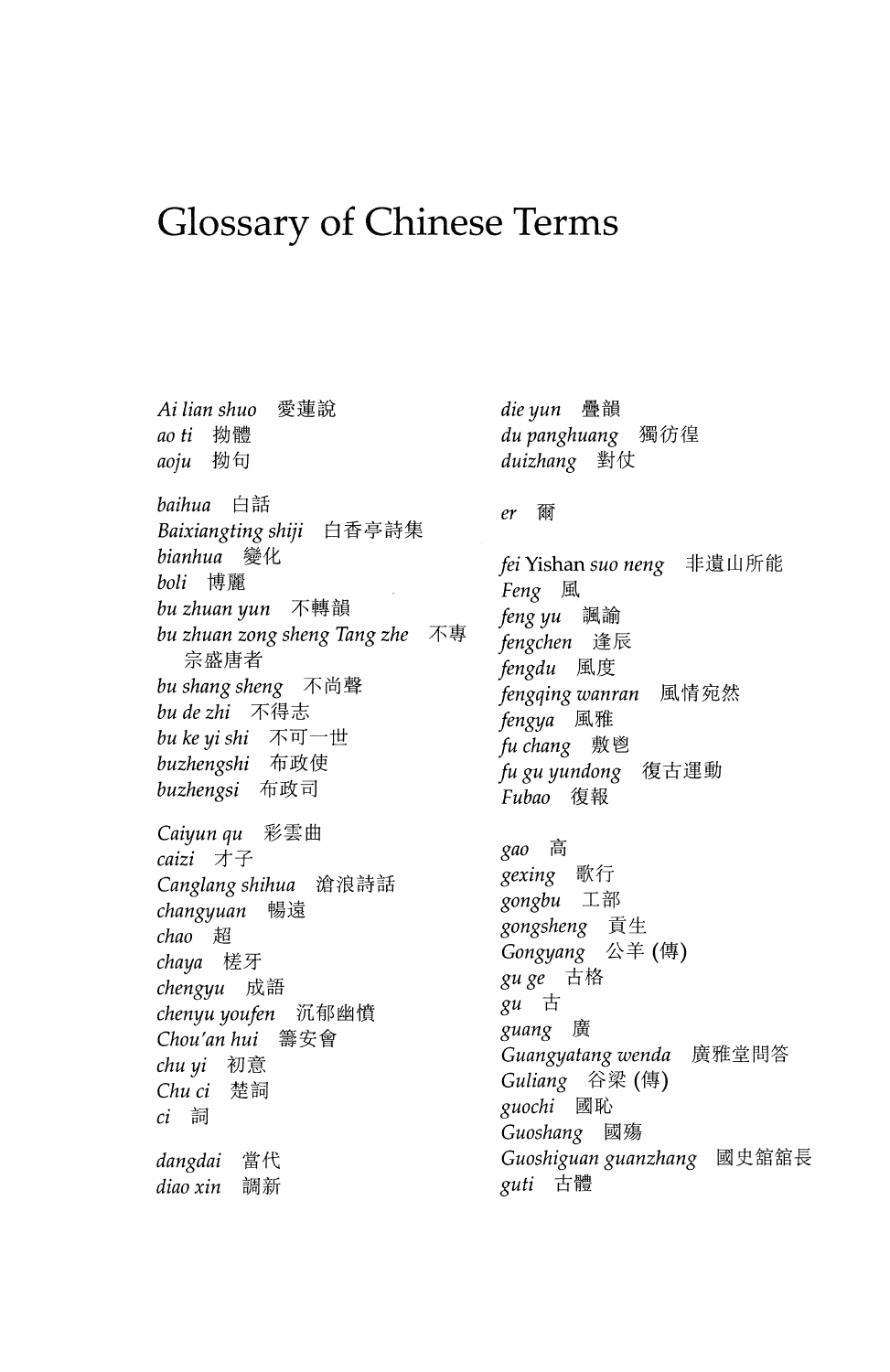# Selected Bibliography

### Anthologies of Poetry from the late Qing and early Republic

#### *Chinese-language*

Chen Tiemin 陳鐵民, comp. *Jindai shi baishou* 近代詩百首 [A hundred poems from the recent historical period]. Beijing: Renmin wenxue chubanshe, 1982. Includes generally only several poems at most for each of the 44 poets represented, covering the period approx. 1820-1909. Emphasizes "progressive" poets and timely themes to the exclusion of others. Some bibliographical references. v, 168 pps.

Chen Yan 陳衍, comp. Jindai shichao 近代詩鈔 [Compendium of recent poetry]. 3 vols. Shanghai: Shangwu yinshuguan, 1923/1935. A Taiwan Commercial Press reprint exists (dated 1961) of the 1935 Shanghai edition which was entirely reset in metal type from the 1923 *xianzhuang* edition in 24 traditional volumes ( double leaves). Important as an "apolitical" although somewhat formalistic work, this anthology contains several thousand poems selected from the oeuvre of 370 different poets, beginning with the works of Qi Junzao (1793-1866), He Shaoji (1799-1873), Zheng Zhen (1806-1864), Zeng Guofan (1811-1872), etc. and ending with Chen Yan's own contemporaries such as Chen Sanli (1852-1937), Huang Jie (1873-1935) and Jin Tianyu (1873-1947). In the main, however, the compiler has focused on poems composed between the "early Xianfeng reign period" (1851-1861) and the final years of the Qing dynasty. The works of Zheng Xiaoxu (originally occupying 37 double leaves in vol. 13 of the 1923 edition) were expunged in 1935 due to his role as premier of the Japanese client state Manchukuo. ii, 1726 pps.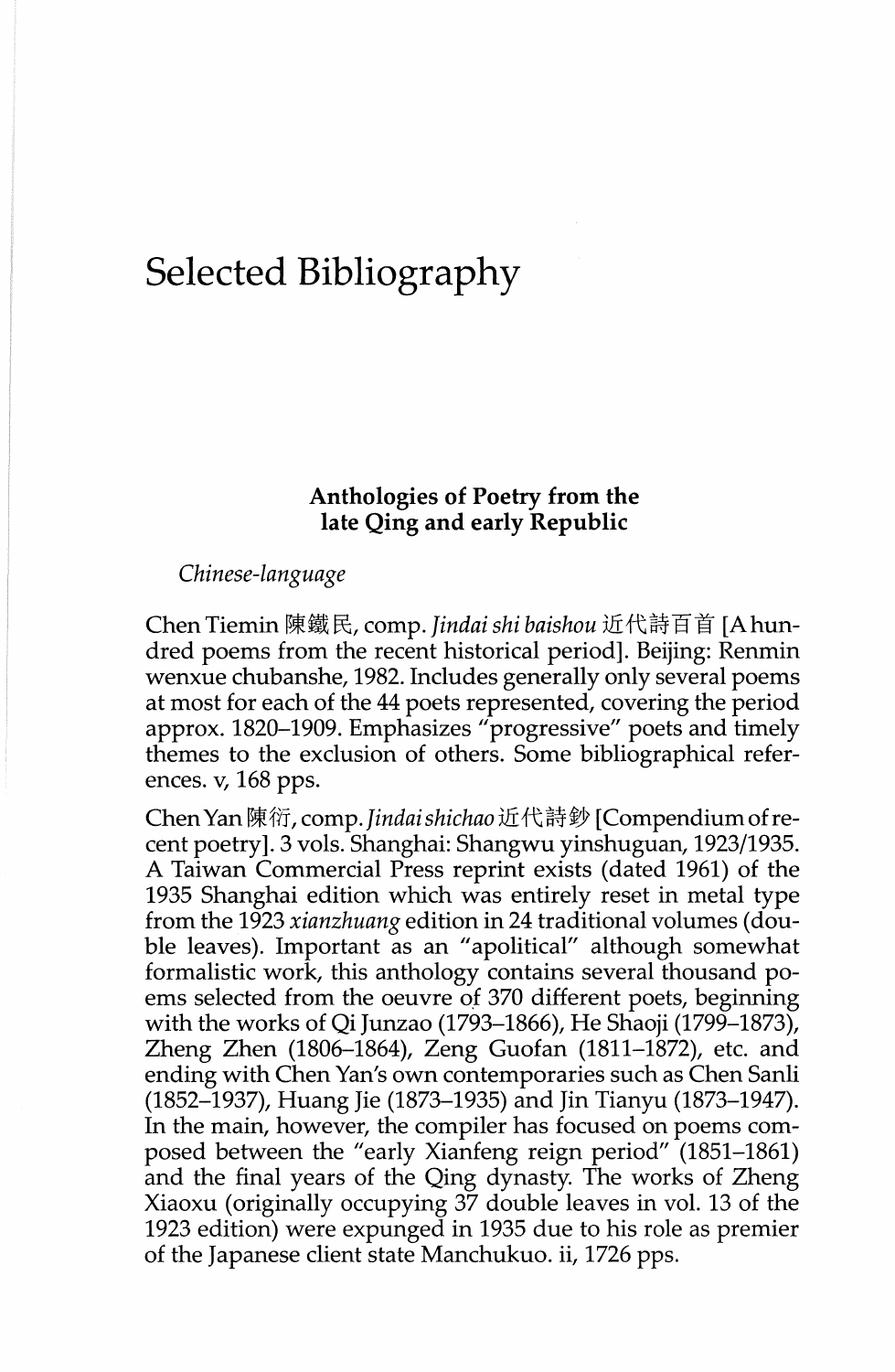## **Index**

Boldface indicates principal treatment of a subject.

Ahmad, Aijaz, 245

- Ah Su, on the poetry of Fan Zengxiang, 83-84
- *Ai lian shuo* [On love of the lotus], 25
- allusion, use of, 133-134, 203
- America: Ezra Pound on, 222; Gertrude Stein on, 244; literature of, 18
- An Lushan rebellion, 136 n.285
- An Shouzhong, 136 n.285
- ancient-style verse: 18, 23, 25, 35, 69, 74, 78, 79, 129, 137, 157, 219 n.216; definition of, 13-14 n.28, 221 n.226. *See also* classical-style Chinese poetry; heptasyllabic ancient-style verse; heptasyllabic quatrains
- Anglo-French expedition, 49 n.90, 54 n.127, 55 n.131, 55 n.137, 57 n.149, 59 n.157

Annals of the Three Kingdoms, 117 n.209

- Annals of the Warring States, 135 n.276, 188 n.116
- antithesis, use of *(duizhang),* 72, 94, 127, 132, 133
- Arnold, Matthew, 191
- Bai Juyi: 19, 25 n.15, 74, 79, 81, 156, 163 n.31, 177 n.81, 178; and Fan Zengxiang, 100 n.105, 109 n.163, 109 n.164, 109 n.165, 120
- n.224, 120 n.227, 122; influence
- on Wang Kaiyun, 35
- Baixiang. *See* Deng Fulun
- *Baixiangting shiji* [A collection of verse from White-Fragrance
	- Pavilion] (Deng Fulun), 23
- Bao Mingyuan, 64
- Bao Ting, 72
- Bao Zhao, 64 n.176
- Baudelaire: compared to Chen Sanli, 201
- Beckett, Samuel, 203

Bian Gong, 11 n.21 *Bianyalou sanshi nian shi zheng* [A compilation of poetry over the last thirty years from the Tower of the Transformations of Elegance] (Gao Xu), 4

Boxer Protocol, 118, 177 n.77, 177 n.80

Boxers, 93, 110 n.167, 110 n.172, 110 n.173, 110 n.175, 110 n.176, 111, 171, 177 n.79, 178, 179, 211, 226, 240

- Boyan, 194, 197. *See also* Chen Sanli
- Brady, Matthew, 102 n.113
- Brandes, Georg, 2
- Brookes, Cleanth, 207

Cai E, 239 n.16

*Caiyun qu* [Song of Rainbow Cloud], 92-128